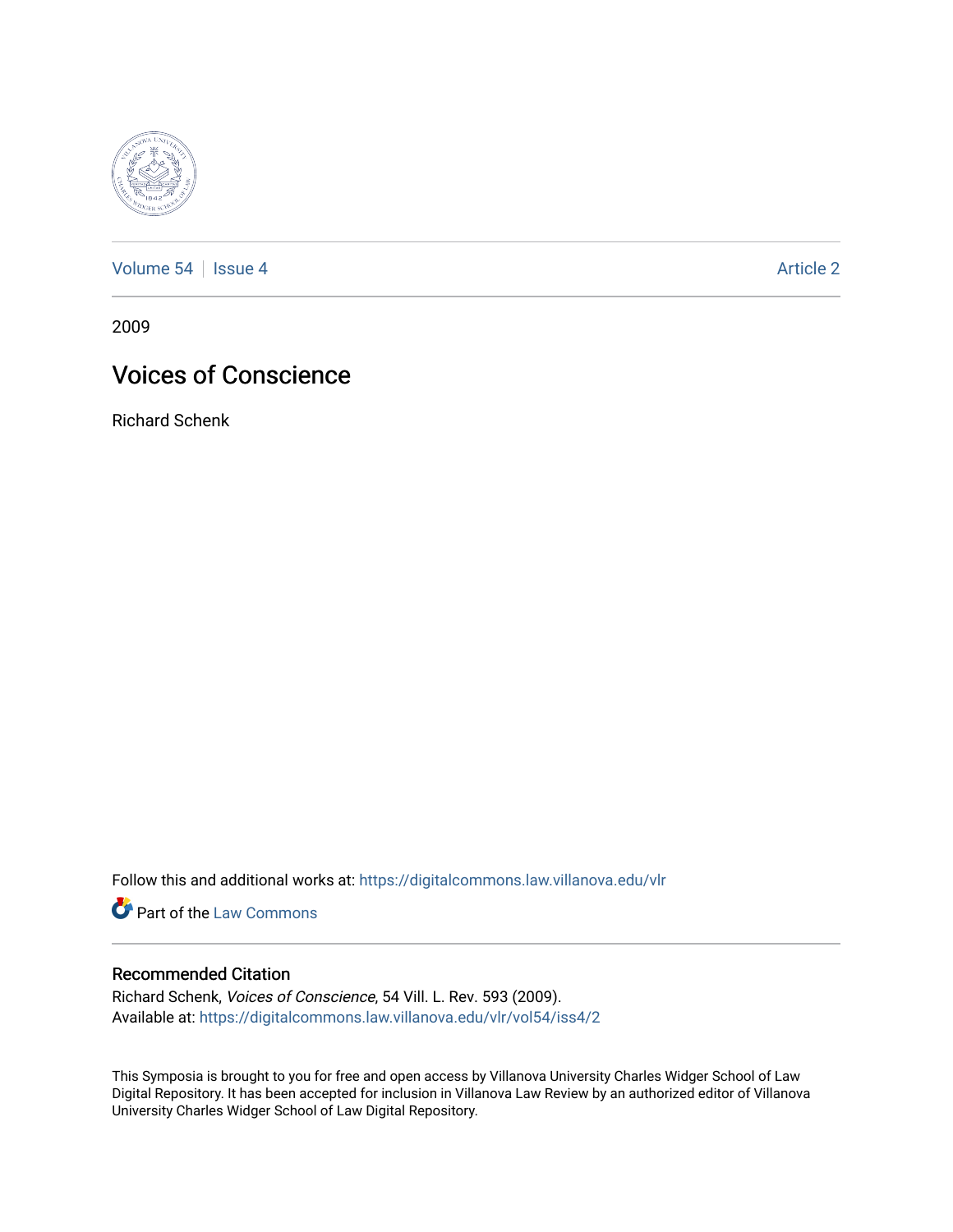### VOICES OF CONSCIENCE

#### RICHARD SCHENK, **OP\***

#### I. THE PLACE OF CONSCIENCE IN *LIBERTY* OF CONSCIENCE*<sup>1</sup>*

**IN** her remarkable book *Liberty of Conscience,* Martha Nussbaum chooses **IRoger Williams as her chief reference point for the historical and** programmatic unfolding of *America's Tradition of Religious Equalily.* Like Williams's work on *The Bloudy Tenent of Persecution,2* this newer study might well be described as "a dialogue between truth and peace." The peace that is sought here is in answer to "dangers" perceived by the author *in recto et in obliquo,* trying to measure off a kind of cease-fire zone in particular between a perceived Christian right that would seek undue presence and preference in the political order and prominent forces on the left, and a right that would deny all attempts to accommodate religious interests in the public domain. Nussbaum locates this place of potential accord in conscience as the open space between such accommodations required or allowed by the First Amendment's Free Exercise Clause and those limited or precluded by its Establishment Clause. 3 It is here that the *Cause of Conscience* can be provided the legal space it needs to flourish as the common ground required to keep open that space against the danger of collapse on one or both its sides.

The longest and, not surprisingly, from my vantage point one of the most convincing chapters of the book is dedicated to "The Struggle Over Accommodation."<sup>4</sup> Here it is that the considerations associated especially with Free Exercise mark off one boundary of the sought-after field of civic tranquility. As Nussbaum recognizes, "[u]nder our Constitution, religior is special."<sup>5</sup> While religion shares with the conscientious commitments that oppose it the common dignity of conscience, the special place of religion in the Constitution and the special protections provided there for religions are defended by the author-despite the memory of the theologian, Williams's contributions-less with any anticipated specific contribution of religions to the common good of religionists and nonreligionists alike than with the knowledge that religions are especially prone to be-

5. *Id.* at 164.

**<sup>\*</sup>** Professor of Philosophy and Theology, Dominican School of Philosophy & Theology, Berkeley.

<sup>1.</sup> MARTHA C. NUSSBAUM, LIBERTY OF CONSCIENCE: **IN** DEFENSE OF AMERICA'S TRADITION OF RELIGIOUS EQUALITY (2008).

<sup>2.</sup> ROGER WILLIAMS, THE BLOUDY TENENT OF PERSECUTION (1644).

<sup>3.</sup> *See* U.S. CONST. amend. I ("Congress shall make no law respecting an establishment of religion, or prohibiting the free exercise thereof  $\dots$ .").

<sup>4.</sup> *See* NUSSBAUM, *supra* note 1, at 115-74.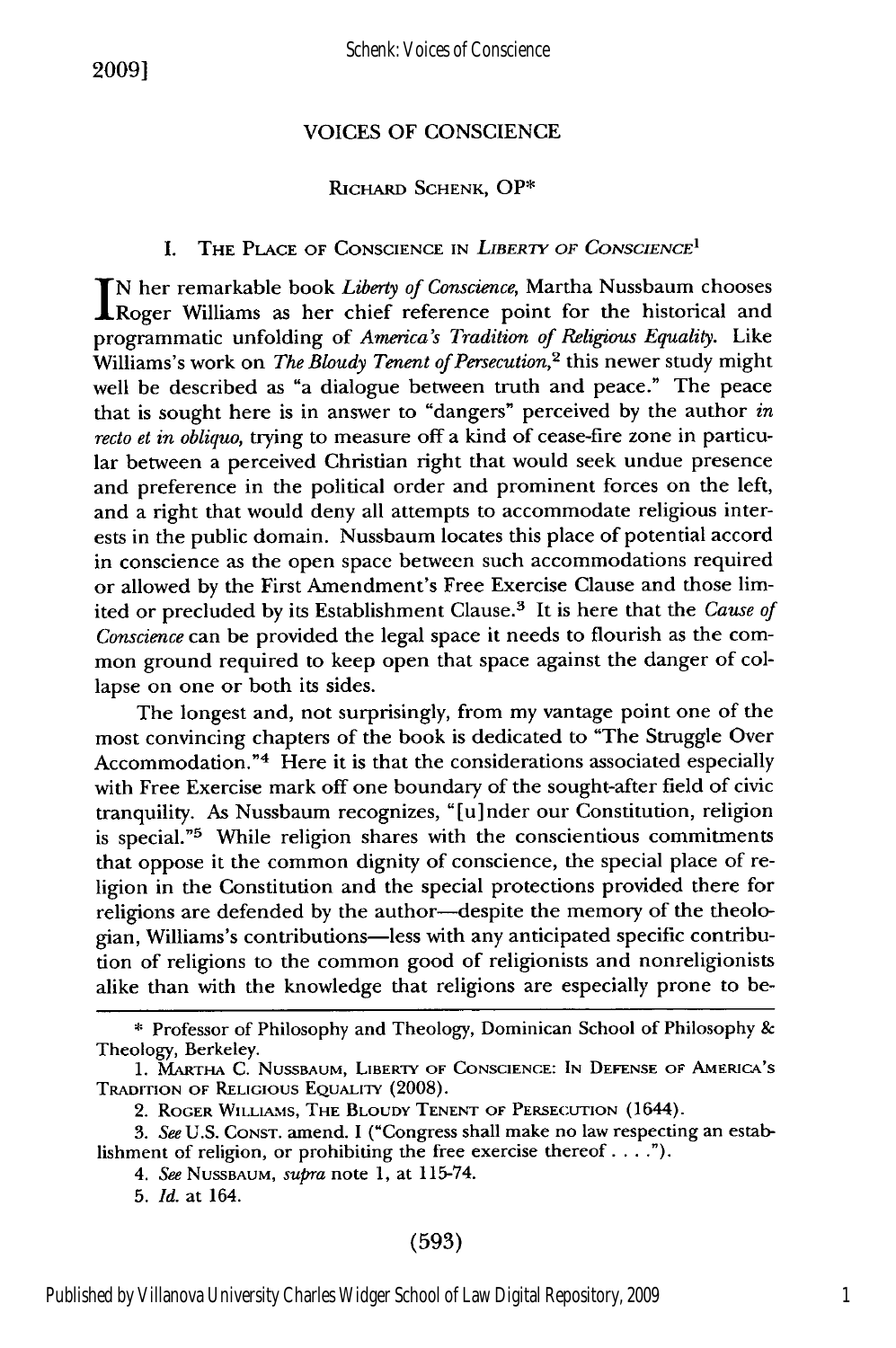come the target of specific persecution. Their special protection is argued here less from any anticipation of their specific contribution to the shared good of looking for ultimate meaning than from their more pronounced vulnerability to attack. We will see soon why that is the case.

With special attention directed to those whose critique of religion has sharpened rather than eased since the end of the Enlightenment, the limitation of religion checks the accommodations that could be expected under the Free Exercise Clause and forms that other boundary of our sought-after pacified space. Set amidst much impressive erudition, this blunt statement of the shape of today's challenge to religious accommodation is one of the most welcome contributions of the study. "And yet there remains always the question: why is it 'the free exercise of *religion'* that gets the breaks, when citizens have so many things to care about, and so many ways, both religious and nonreligious, of arranging their most fundamental conscientious commitments?" $6$  As Nussbaum notes:

[I]t has been a perpetual problem whether conscientious commitments that do not take a religious form receive any protection under the Free Exercise Clause. If they do not, there is an equality problem .... [I]f religion gets special breaks under the Free Exercise Clause, isn't this by itself a kind of establishment, of the sort Madison feared?<sup>7</sup>

This contemporary concern states with new force a question that was not entirely absent in the founding years of the Constitution, as Nussbaum stresses, but despite the Enlightenment trends of the epoch, seems to have been less ubiquitous than today. The question is less whether there has been development in the general attitude toward religion, than whether this newer development is more in continuity or in discontinuity with the fundamental direction of the Constitution's dynamic. The emphases set by the author are telling. Despite Nussbaum's passionate distancing of her own hermeneutic of reading Constitutional texts from the appearance of any interpretive fixation on "original" meanings, i.e. dedicated in principle to looking back at the texts appreciative of their development and transformation in later jurisprudence, Nussbaum finds it nevertheless important in arguing her case to stress the continuity over the discontinuity between the Founders' reservations regarding the establishment of religion and the potential offence to heightened atheistic sensitivities to be avoided today. This sense of correspondence is underscored by accentuating the antipathy of the Founders, while presenting current antipathies in remarkably even-handed terms; the current trend towards accommodation portrayed here seems at first surprisingly definite and secure. Corresponding to her accentuation of early opposition even to the nonpreferential sponsorship by government of any religious activity what-

594

*<sup>6.</sup> Id.* at 22.

<sup>7.</sup> *Id.* at 102, 104.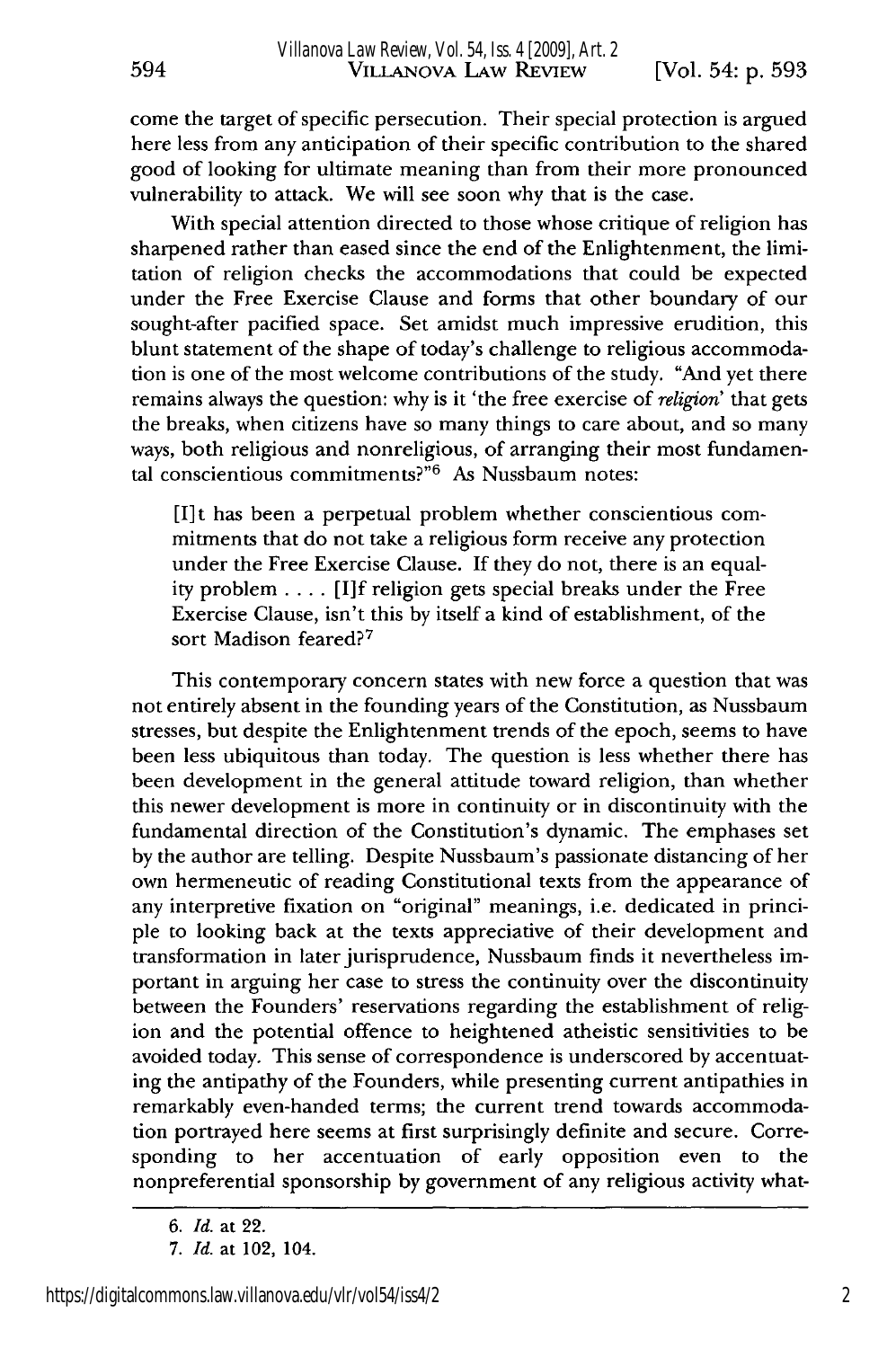soever, the author mentions but-here in contrast to her description of fearful critiques aimed at specific religious minorities-does not dramatize the present-day arguments of those who "simply say there is no good reason for religion to be preferred, for accommodation purposes, over weighty secular commitments .... Cutting back on Free Exercise accommodation seems just the way to go for such people, since it evens up the playing field."8 Such voices "are not exactly standing up for fairness across the board, much though they might be pursuing it for nonreligious people."9 Rather, this option "defends an end to accommodation on fairness grounds, thinking about the wrong done to nonreligious people."10

Rather understated in the book is the fact that the anxiety and fear of "the other" described here is directed not only at the unfamiliar "other" of religious minorities. As Bernhard Waldenfels has shown in his *Topography of the Stranger,11* the strangeness needed for certain kinds of love and hate is not simply given and received but is constituted to a large degree by the initially less distant "observer." In good part, we make our strangers and what we find strange. The trend toward "cutting back on free exercise accommodation" follows the popular portrayal of religiosity itself as "foreign" and nefarious. In contemporary political discourse, religious believers of every stripe are increasingly identified as strange outsiders. Especially when the competition for the open space between the two clauses is one of symbolic recognition or "respect," the xenological contours of current fundamental stances hostile to religion as a whole tend to be more pronounced than even in the 18th century.

While Nussbaum recognizes here the legitimate concern for nonreligious commitments and sees the Establishment Clause as that other boundary of civic peace that tries to protect these interests, her preference would be to do justice to such concerns without simply dismissing those rights to religious exemptions that enable free exercise. She thus pursues "[t]he other common course **...** to propose some account of what might be thought special about religion. If that or those characteristics are present in at least some secular commitments, perhaps accommodation should be cautiously extended to those cases."<sup>12</sup> The strategy of identifying a good common to both religionists and nonreligionists has a high degree of a priori plausibility. If this strategy could succeed, it might well have the best claim to be called Solomonic. Nussbaum turns our attention to the question of which characteristics deserving of legal protection and privilege are shared by religion and even its "cultured despisers" (to bor-

<sup>8.</sup> *Id.* at 166.

<sup>9.</sup> *Id.* at 173.

<sup>10.</sup> *Id.* at 174.

<sup>11.</sup> BERNRARD **WALDENFELS,** TOPOGRAPHIE **DES FREMDEN: STUDIEN ZUR** PHA-**NOMENOLOGIE DES** FREMDEN I (1997).

<sup>12.</sup> **NUSSBAUM,** *supra* note 1, at 167.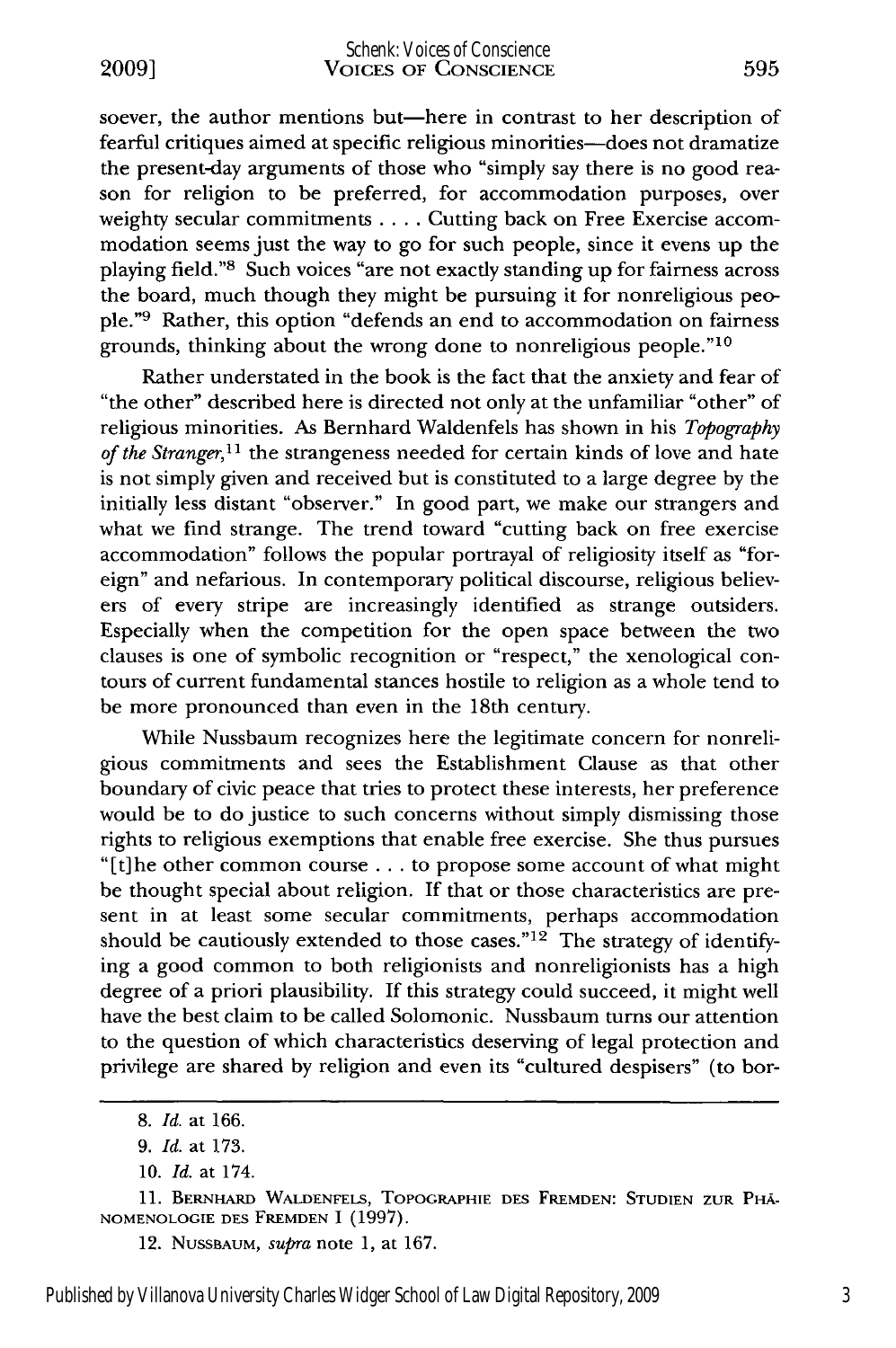row now a term from Schleiermacher). Nussbaum points here to "equal respect for conscience."<sup>13</sup>

# II. EQUAL RESPECT FOR **CONSCIENCE** IN *LIBERTY OF CONSCIENCE*

The centrality of conscience is a further key feature that Nussbaum wants to draw from Roger Williams, whose view of the conscience is described as characteristically Protestant, but articulated here less in a Reformational sense than as reflecting the Stoic tradition of "the god within." <sup>14</sup> Given the central mediatory role that Nussbaum assigns to "equal respect for conscience," $15$  we might have expected a more expansive presentation of what should be understood under respect and conscience. In a social climate where, as the author rightly stresses, symbolic claims are often as controverted as pragmatic advantages, if less easily distributed, the potential meanings of a right to respect seem too many and too broad to be left undefined. The initial working definitions include "equal respect," but mention little more than the context, that "we want not just *enough* freedom, but a freedom that is itself *equal,* and that is compatible with all citizens being fully equal and being equally respected by the society in which they live." 16 Defining conscience as a faculty, the author continues:

[A]nyone who has it [i.e., conscience] (and all humans do) is worthy of boundless respect, and that respect should be equally given to high and low, male and female, to members of the religions one likes and also to members of religions one hates. Conscience is precious, worthy of respect, but it also vulnerable, capable of being wounded and imprisoned. <sup>17</sup>

While the image of the possible imprisonment of the soul is borrowed directly from Williams to describe external pressures of coercion, the provenance of the term "equal respect" is less clear and possibly more interpretive. In the context of the second of six normative principles, "The Respect-Conscience-Principle," we are told that *"[respect for fellow citizens does not mean saying or believing that their religious views are correct, or even that all religions are valid routes to the understanding of life."18* There is talk here of respecting citizens, persons, religions, and consciences; but also more qualified objects. *"Respect for citizens requires that the public sphere respect the fact that they have different religious commitment* .... *If respect for persons is to be equal, this consideration for the conditions in which conscience operates must also be equal: all citizens enter the square 'on equal conditions.* **"19** Twice in her work,

**<sup>13.</sup>** *Id.* at 230, 328, 332.

<sup>14.</sup> *Id.* at 78.

**<sup>15.</sup>** *Id.* at 230, 328, 332.

**<sup>16.</sup>** *Id.* at 19.

**<sup>17.</sup>** *Id.*

**<sup>18.</sup>** *Id.* at 23 (emphasis added).

**<sup>19.</sup>** *Id.* at 22-23.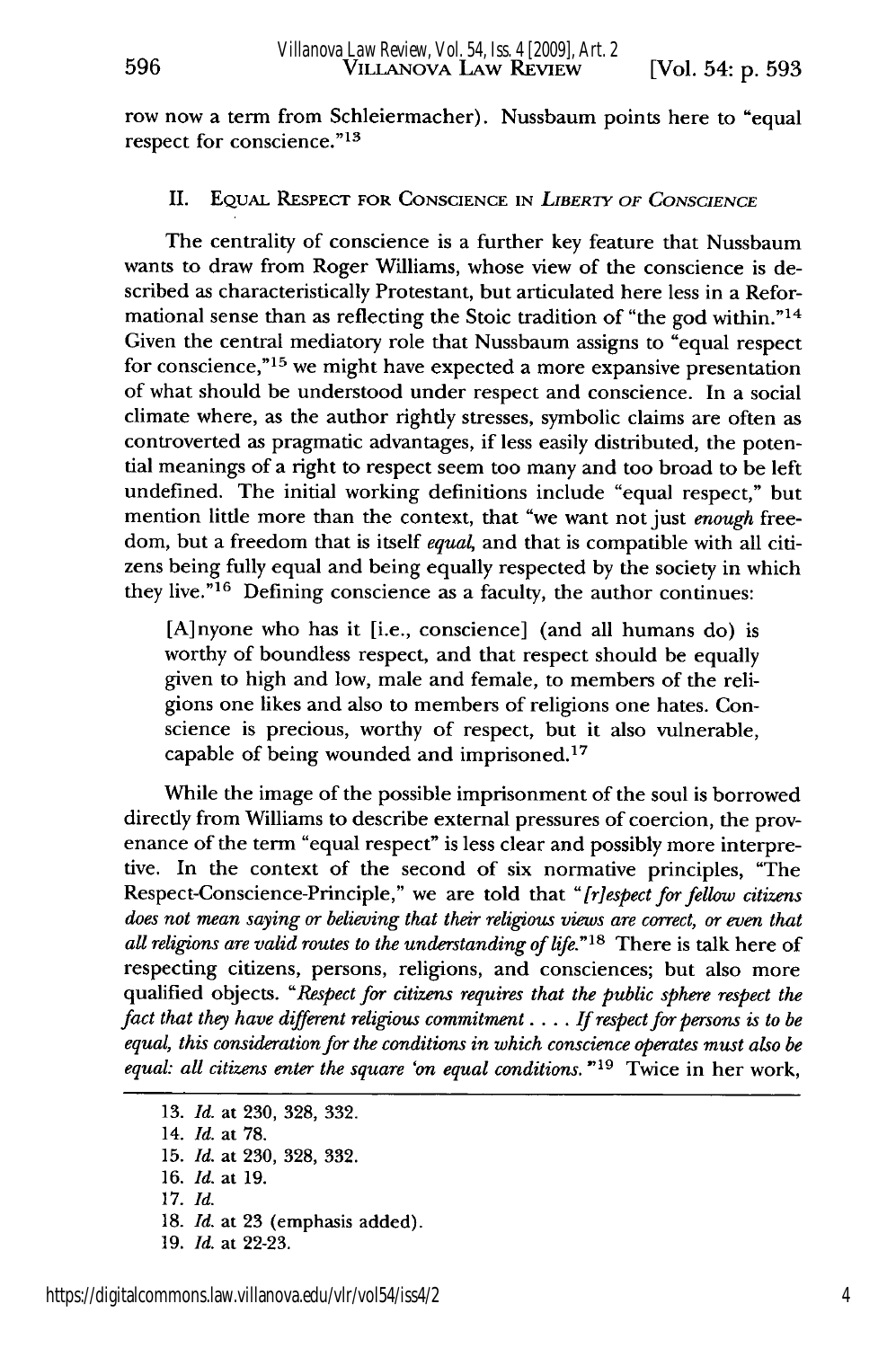Nussbaum quotes with general approval from a lecture published by Jacques Maritain in 1957, who expresses the desire to "tolerate" the right of others to profess what he holds to be untrue, "because he respects in them human nature and human dignity and those very resources and living springs of the intellect and of conscience which make them potentially capable of attaining the truth he loves."20 Where Maritain distinguishes between *tolerance* of statements he deems are false from the *respect* he owes to human dignity, Nussbaum expresses her preference for "respect" over 'tolerance" in both sentences, as "tolerance" seems "too grudging and weak."<sup>21</sup> Nussbaum, too, intends to associate respect first and foremost with the acknowledgement of the dignity of the person and the faculty of conscience which that implies, not with the religious exercise or views to which a particular conscience might have attained. This distinction, however, does not lead to any explicit qualification of the seemingly boundless "respect" claimed for the particular expressions of conscience. But their all too close association leads here of necessity to ancillary forms of required respect as well:

It is the faculty, not its goal, that is the basis of political respect, and thus we can agree to respect the faculty without prejudging the question whether there is a meaning to be found [by religion], or what it might be like. From the respect we have for the person's conscience, that faculty of inquiring and searching [for ultimate meaning in life], it follows that we ought to respect the space required by any activity that has the general shape of searching for the ultimate meaning of life, except when that search violates the rights of others or comes up against some compelling state interest.<sup>22</sup>

The question is whether "equal respect for conscience,"<sup>23</sup> defined this broadly and unconditionally, can keep open the space intended for the free exercise of religion, or if the accommodated religious exercise of the one-because taken as a symbolic denial of others' alternative religion or nonreligion-is viewed as the equivalent to "establishment" in violation of the respect owed to others. "Indeed, in order to avoid endorsing one religion over another, or religion over nonreligion, the state will wisely seek to avoid making public statements of either agreement or disagreement."<sup>24</sup> Arguably, the state would then need to avoid granting exceptions or accommodations as well, if no way can be found to exercise religion without demeaning the basal dignity of nonreligionists. The extension of this governmental abstinence to directly symbolic matters like

<sup>20.</sup> *Id.* at 23, 333 (quoting JACQUES MARITAIN, *Truth and Human Fellowship, in* **ON** THE **USE OF** PHILOSOPHrY THREE ESSAYS 16, 24 (1961)) (emphasis added).

*<sup>21.</sup> See id.* at 24. 22. *Id.* at 169. 23. *Id.* at 230, 328, 332. 24. *Id.* at 23.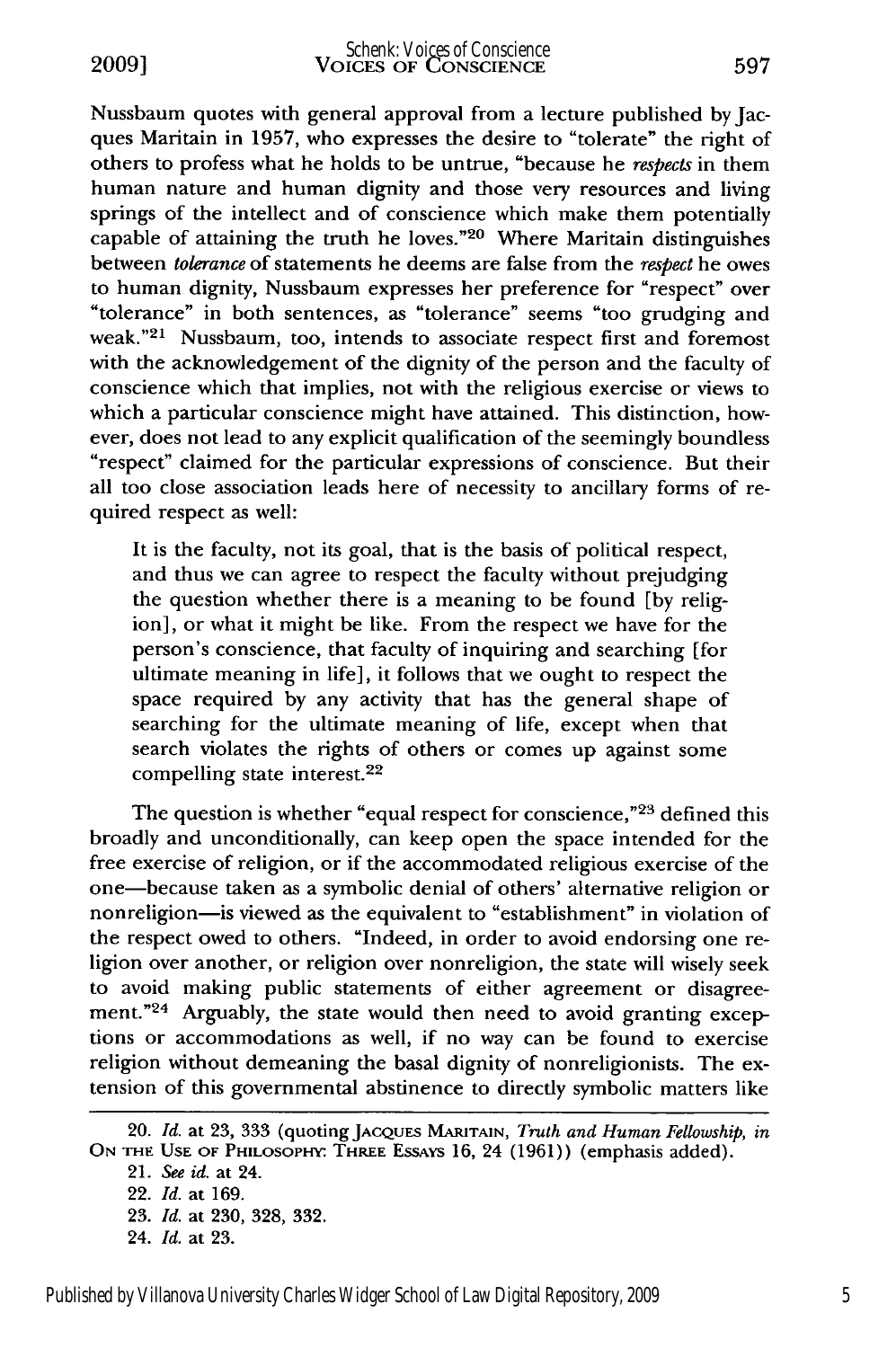the Pledge of Allegiance or the decoration of legal tender seems far less important than the possible future avoidance of indirect symbolism that could be inferred from the very accommodation of religious practice as such. If the link between the conscience respected as a faculty and the conscience respected in its conclusions is too immediate, unbounded in both cases, then the respect directed toward any one exercise of religion can all too easily be interpreted as disrespect shown to another, an "attack on equality," measured in terms of equal respect.<sup>25</sup>

If, by contrast, the qualitative difference between the unbounded respect owed to the conscience as a faculty and the more qualified respect due its conclusions could be more thoroughly articulated, in the direction that Nussbaum suggests at critical points of her argument, then it might be possible to move toward a common understanding of the religion clauses that lets them appear in greater proximity to the rights of free speech, where what is said and the right to say it are more commonly differentiated. Put in other terms: We should consider searching here for a less divine model of conscience, one more forthright about the finitude and partiality of its wisdom, which could then perhaps occupy that pacific zone sought here between the Free Exercise and Establishment Clauses. Aware of the breadth and complexity of reflection on the conscience, I will restrict myself for the purposes of this paper to asking about the sense of conscience presupposed by a major Roman Catholic development in the twentieth century that aimed at reducing religious conflict, one that is not without striking parallels to the project of this book: the "paradigm-shift" contained in *Dignitatis Humanae,* the 1965 Declaration of the Second Vatican Council, "On the Right of the Person and of Communities to Social and Civil Freedom in Matters Religious."26

#### **III.** THE VOICES OF CONSCIENCE IN *DIGNITATIS HUMANAE*

The Declaration sought to secure the right to the "free exercise" of religion against governments hostile to its practice and in like measure to reject the use of force or coercion, including by the Church and states favorable toward it, in leading persons and communities toward religious practice.<sup>27</sup> The need for political and civil distance from both hindrance

<sup>25.</sup> *See id.* at 360.

<sup>26.</sup> **SECOND** VATICAN COUNCIL, DIGNITATIs HUMANAE: DECLARATION ON RELIG-IOUS FREEDOM (1965) [hereinafter DIGNITATIs HuMANAE].

<sup>27.</sup> The prominent discussion of the document was spread out across the Council, especially from November 1963 into December 1965. For more recent accounts of the genesis, debate, and meaning of the Declaration, compare Claude Soetens, *The Ecumenical Commitment of the Catholic Church, in* 3 HISTORY OF VATICAN II 257 (Joseph A. Komonchak ed., 2000), Evangelista Vilanova, *The Intercession (1963-1964), in* 3 HisTORY **OF VATICAN** II, *supra,* at 347, Giovanni Miccoli, *Two Sensitive Issues: Religious Freedom and the Jews, in* 4 HISTORY OF VATICAN II 95 (Joseph A. Komonchak ed., 2003), Riccardo Burigana & Giovanni Turbanti, *The Intercession: Preparing the Conclusion of the Council, in* 4 HisToRY OF VATICAN II, *supra,* at 453, *and* Gilles Routhier, *Finishing the Work Begun: The Tiying Experience of the Fourth Period, in*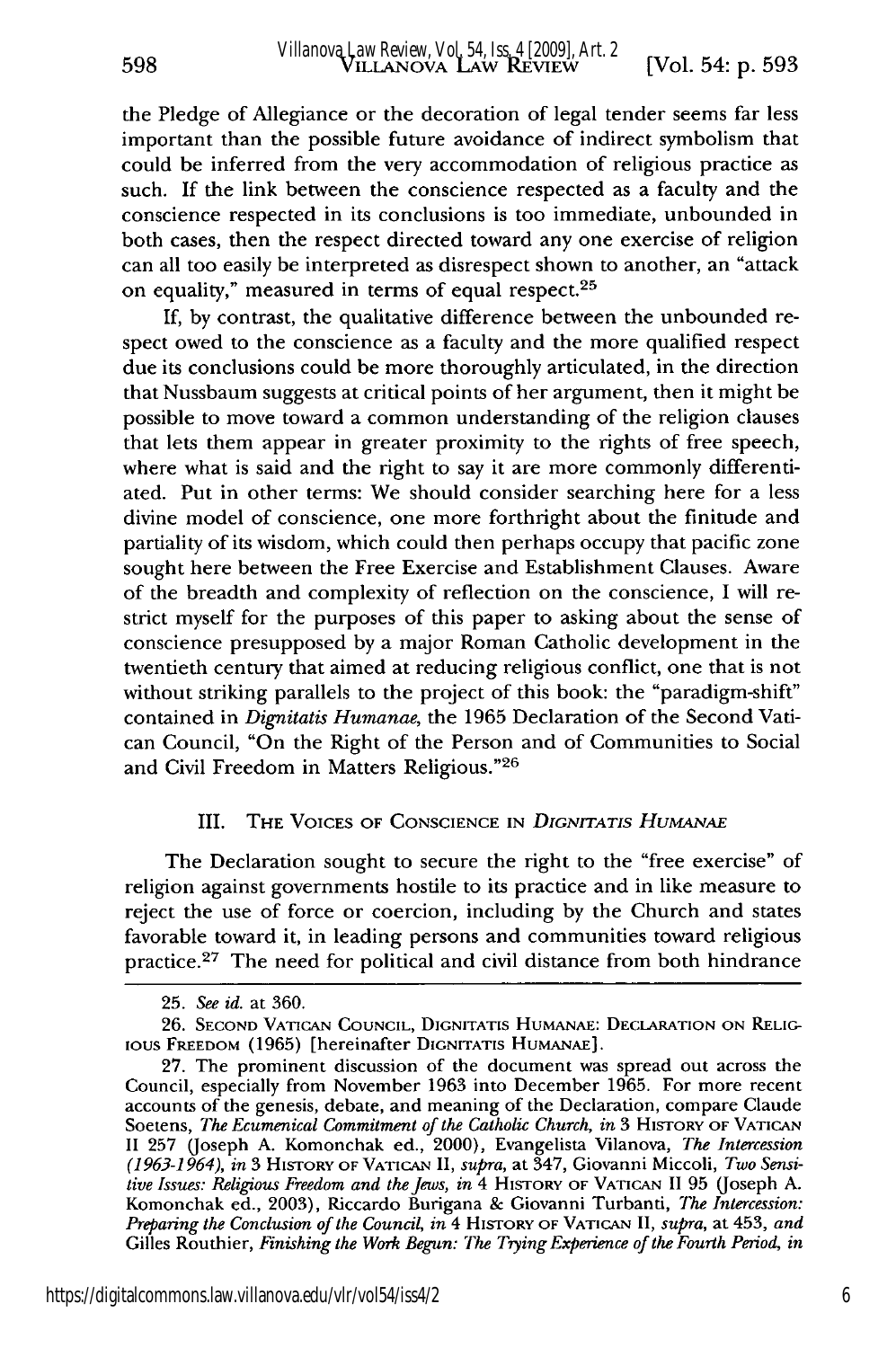**2009]**

and coercion in the exercise of religion was rooted by the Council in the dignity of the human person and in the pivotal role played by the conscience. That already suggests some of the many parallels to the dual project of the book under discussion. The kind of American influence on Europe that Nussbaum recommends in a number of asides was likewise operative at the Council. Stemming importantly from John Courtney Murray's work on most of the drafts and discussions of the text, as well as from the solid and consistent support given to the document by the American episcopate (in what was easily its most considerable contribution to the Council), the political and social problematic of the Declaration owes more than usual to American involvement. At times, the successive drafts of the emerging text seemed vulnerable to dismissive critiques as reflecting merely an American political preoccupation; increasingly, the theological components were strengthened to offset the impression of mere pastoral pragmatism. The goal of drawing attention to the political and religious burdens that inevitably are created anywhere by the use of coercion, either to prevent or to force religious practice, remains paramount throughout the document.

While few, if any, commentators would portray the Declaration as merely a continuation of previous trends in Roman Catholicism, the debate that developed during the Council and that has continued since then centers on whether the Declaration marks chiefly a break with the past, be it for better (John Noonan) or worse (Marcel Levebvre), or whether it is the mix of continuity and discontinuity that the text claims for itself, perhaps minus some of the "harmony" suggested by the English translation.<sup>28</sup> Despite the appearance created by the final vote (with "only" seventy opposing the somewhat over 2,300 affirmative votes), the document was and would remain one of the most controversial texts of the Council. The debate over it in 1964 raised the most obvious tumult the plenum would experience. That it was adopted only on the final working day of the

28. See DIGNITATIS HUMANAE, *supra* note 26, 11. The Council noted: This Vatican Council takes careful note of these desires in the minds of men. It proposes to declare them to be greatly in accord with truth and justice. To this end, it searches into the sacred tradition and doctrine of the Church-the treasury out of which the Church continually brings forth new things that are in harmony with the things that are old.

*Id.* The notion of congruence employed in the Latin text leaves open the question of how harmonious its recognition was: "haec Vaticana Synodus sacram Ecclesiae traditionem doctrinamque scrutatur, ex quibus nova semper cum veteribus con- gruentia profert." SECOND VATICAN COUNCIL, DIGNITATIS HuMANAE: DECLARATION ON RELIGIOUS FREEDOM 1 *in* CONSTITUTIONEs DECRETA DECLARATIONES 511-12 **(1993).**

<sup>5</sup> HisTORY OF VATICAN II 49 (Joseph A. Komonchak ed., 2006), *with* Giuseppe Alberigo, *The Announcement of the Council: From the Security of the Fortress to the Lure of the Quest, in* 1 HIsTORy OF VATICAN II 1 (Joseph A. Komonchak ed., 1995); *see also* Roman A. Siebenrock, *Theologischer Kommentar zur Erkldrung ziber die religiose Freiheit Dignitatis humanae, in* 4 HERDERS THEOLOGISCHER KOMMENTAR ZUM ZWEITEN VA-TIKANISCHEN KONZIL 125 (Peter Hfinermann & Bernd Jochen Hilberath eds., **2005).**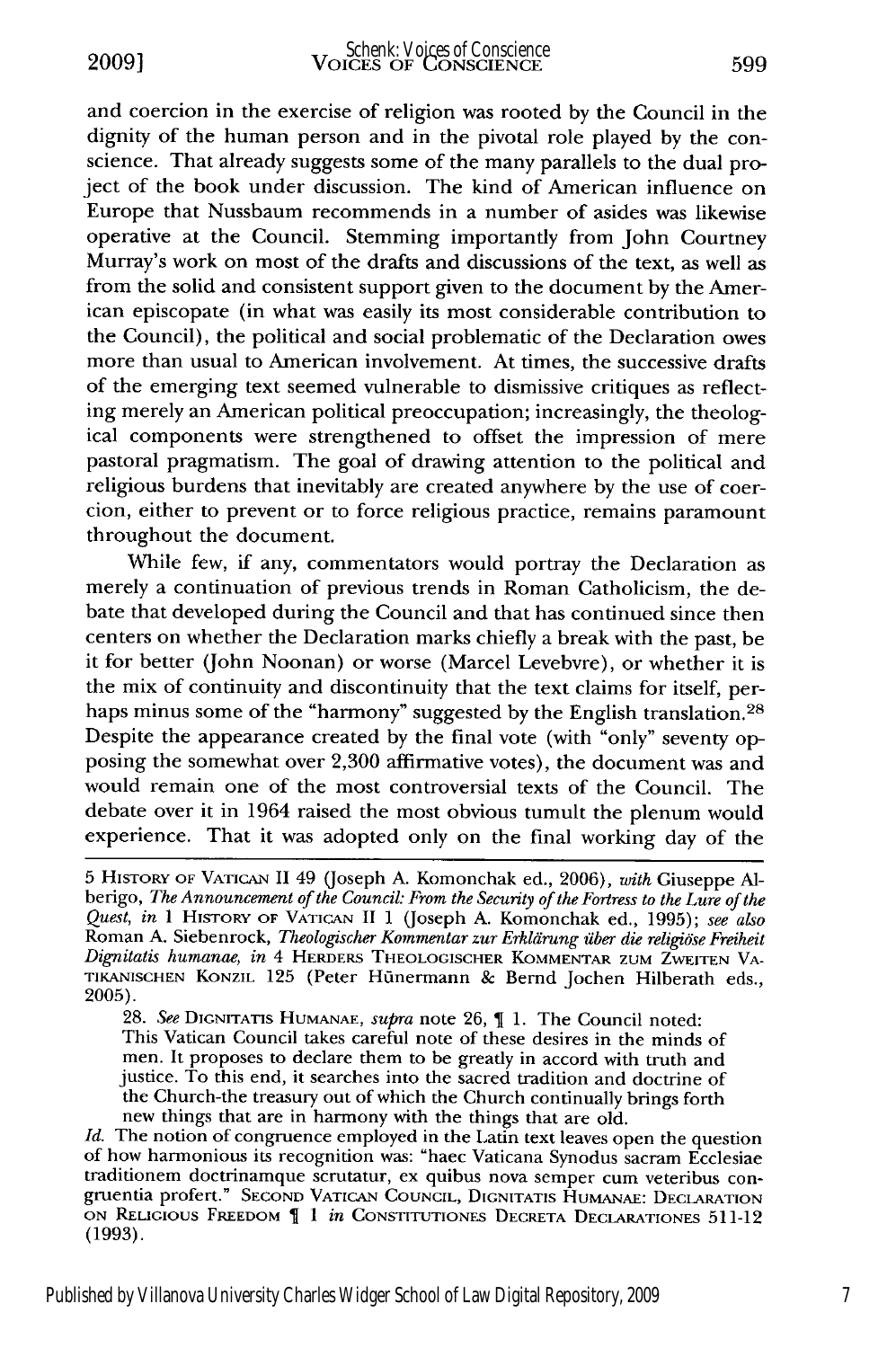Council on December 7, 1965, was in good measure the result of nearly successful attempts to derail its adoption altogether. This very acrimony, however, added to the mix of newer and older insights in the text, as the majority tried to retrieve from the tradition previously understated principles, notably on the conscience, that would lend credence to the relatively new sense of tolerance that was being sought.

The reference to a long-established but hitherto inconsequentially applied theology of conscience, 29 now the chief argument for the innovative aspects of the Declaration, was a hallmark of the argumentation from the beginnings of the discussions, when on November 19, 1963, Bishop De Smedt (Brügge) first introduced to the plenary sessions of the Council an initial proposal for the text, still conceived as part of a larger document on ecumenism. 30 While none of the several competing medieval schools of theology, given their many disagreements over the meaning of conscience, is cited in the Declaration, the genesis, reception, and the key argumentative use made of the conscience reflect the influence of at least some of Thomas Aquinas's reflections on the conscience.

Thomas had adopted the two-tiered analysis of conscience found in his predecessors: a higher faculty, *synderesis*, which—unlike many of his contemporaries-Thomas views as thoroughly human but as more intellectual than voluntative, comparable to Aristotle's first principles of practical reason or to Kant's moral postulates; unthematized, *habitualiter,* simply in practice, not as the object of reflection, they do not err, nor can they be  $lost<sup>31</sup>$  What can err is at the level of that second tier, the application of these principles to concrete issues by *conscientia,* conscience in the narrower sense of the term. Like his contemporaries, Thomas points to the many voices of conscience: all qualifications that go beyond the de facto order of things, including *ligare, instigare, excusare, accusare,* and *remordere.* Because the eternal law is not known by us directly, we are to look in conscience particularly for the natural law, learning about it especially from a shared experience of suffering.<sup>32</sup> What are arguably Thomas's most influential-and controversial-thoughts revolve, however, around the obligations of conscience. Thomas's twin positions (articulated in somewhat

**31.** *See* St. Thomas Aquinas, *Quaestiones disputatae De veritate* 16, 1-3 (Opera omnia, Vol. XXII, Ed. Leonina, Rome 1972) 501-11.

<sup>29.</sup> For an example of a merely partial breakthrough in the logic of non-coercion and the freedom needed for the exercise of faith, see **ST.** THOMAS **AQUINAS,** SUMMA **THEOLOGIAE II-II** Q. **10** Art. 8.

<sup>30.</sup> Siebenrock sees this first public presentation of an early draft text at the Council as exclusively an argument based on the dignity of a conscience erring in its concrete religious convictions: "Der erste Konzilstext ist im Vergleich mit den früheren Entwürfen auf ein Kapitel über den Glauben reduziert und ausschlieBlich als Lehre fiber das Gewissen, speziell des irrenden Gewissens und seiner Rechte entworfen." Siebenrock, *supra* note **27,** at 157.

<sup>32.</sup> For the historical development of the natural law, see generally **PAMELA** M. HALL, NARRATIVE **AND** THE NATURAL LAw: AN INTERPRETATION OF THOMIsTIC ETHICS (1994).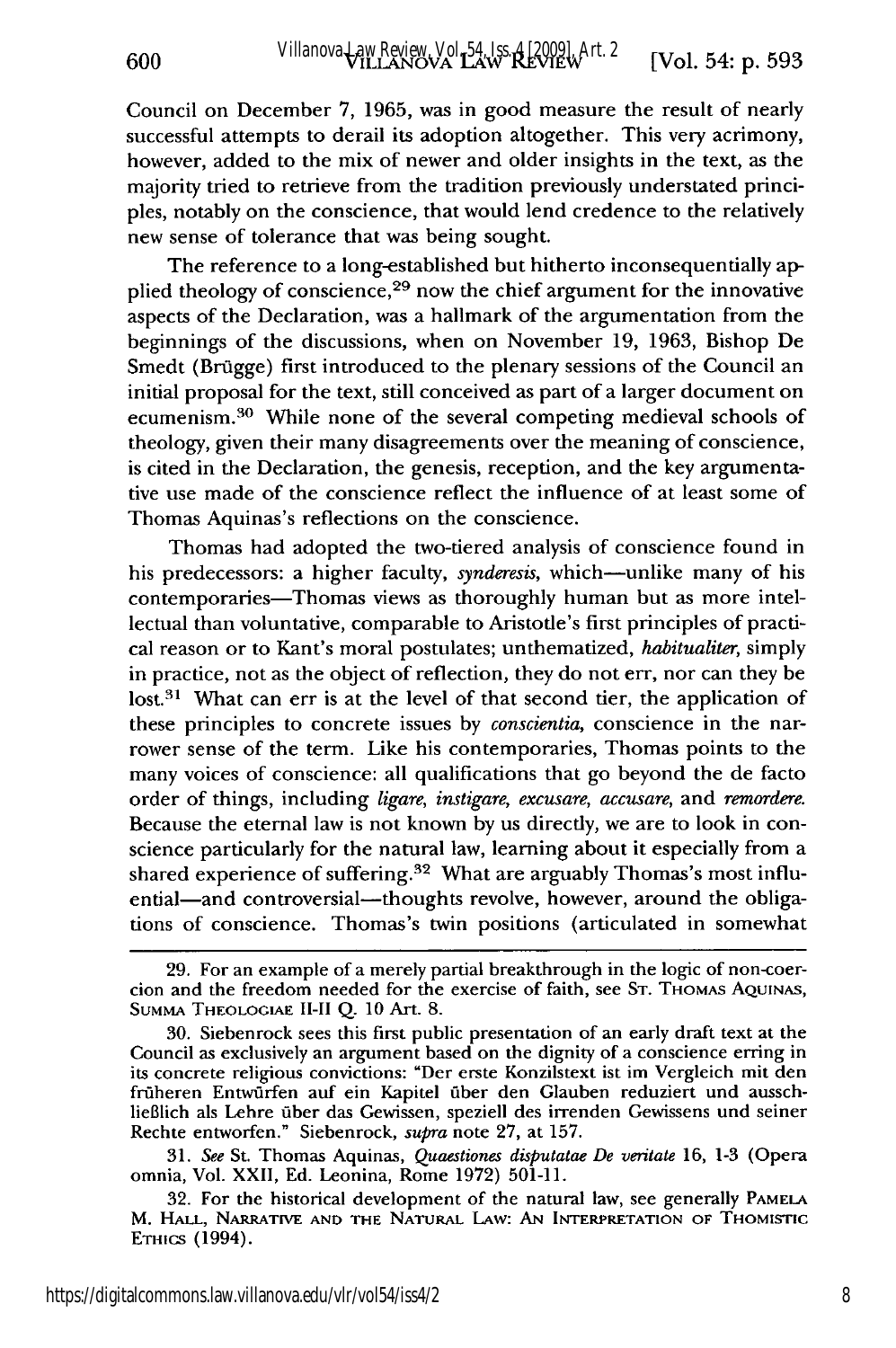abbreviated form in *STh* I-II Q. 17 Art. 5-6), first, that any acts against the conscience, even against an erring conscience, are sinful, and second, that acts in accord with erring conscience are either sinful or tragic, or both, were the topic of controversial discussion in his own day and would become so again in our times after the Council.<sup>33</sup>

If one were to look for references to internal tragic conflict in Thomas Aquinas that display parallels to the dilemmas that Martha Nussbaum has analyzed in earlier studies on Aeschylus's portrayal of Agamemnon or W. James's figure of Maggie Verver,  $34$  it would be best to begin with Thomas's reflections on the possibilities of becoming *perplexus supposito quodam.* While, in contrast to Nussbaum, <sup>35</sup> Thomas dismisses the notion that conflicting duties could lead of themselves to the necessity of sinning *("non perplexus simpliciter'),* he insists that, *supposito quodam,* given certain conditions and for as long as those conditions continue, three other situations can: where prior sin leaves even the remorseful culprit no quick and innocent option; where a sinful intention in one matter demands a less welcome sin in another; and, most importantly, where ignorance of a moral norm *(ignorantia iuris)* that we should have known leaves us for the moment only the choice between sinful or at least destructive behavior and sinful intent.36 Following Nussbaum's reading, Aeschylus, speaking through his chorus, does not seem prepared to "respect" the decision of Agamemnon's conscience either to sacrifice or to spare Iphigenia, especially as the Greek leader was lacking that often overlooked exercise of conscience called remorse; and yet, this perceived tragic perplexity did not destroy but rather underscored Aeschylus's sense of Agamemnon's dignity. For Thomas, the conditioned but very real perplexity that can follow upon any of the three situations mentioned does not remove the dignity of the person or the respect owed that dignity; indeed, it is a dignity expressed in the still infallible voice of *synderesis,* which calls

34. *See* MARTHA **C. NUSSBAUM,** THE FRAGILITY **OF** GOODNESS: **LUCK AND** ETHICS IN GREEK TRAGEDY **AND** PHILOSOPHY (2d ed. 2001); MARTrHA **C. NUSSBAUM,** LOVE'S **KNOWLEDGE:** ESSAYS **ON** PIILOSOPHY **AND** LITERATURE (1990).

35. *See* HALL, *supra* note 32; **DANIEL MCINERNY,** THE DIFICULT GOOD: A THO-MISTIC APPROACH TO MORAL **CONFLICT AND HUMAN HAPPINESS** 17-29 (2006).

<sup>33.</sup> For the range of his contemporaries', especially Franciscan, reactions to his positions on the conscience, which highlight the *proprium* of Thomas's thought, see RUDOLF **HOFMANN, DIE GEWISSENSLEHRE DES** WALTER **VON** BROGGE O.F.M. **UND DIE ENTWICKLUNG DER GEWISSENSLEHRE** IN **DER HOCHSCHOLASTIK** (BGPhThMA, XXXVI 5-6, Minster, Aschendorff 1941); Richard Schenk, *Perplexus supposito quodam: Notizen zu einem vergessenen Schliesselbegriff thomanischer Gewissenslehre, in* RECHERCHES DE THÉOLOGIE ANCIENNE ET MÉDIÉVALE LVII 62-95 (1990).

<sup>36.</sup> See, e.g., St. Thomas Aquinas, *Quaestiones de quolibet,* Quodlibet Tertium, Q. 12 Art. 2 (Opera omnia, Ed. Leonina, Vol. XXV, 2, Rome/Paris 1996) 286, lin. **77-** 79, probably from around Easter of 1270 ("Non est autem inconueniens quod, aliquo posito, aliquis homo sit perplexus."); **ST.** THOMAS **AQUINAS,** SUMMA THEO-**LOGIAE** III Q. 64 Art. 6 ad 3 ("Non est autem inconveniens quod sit perplexus supposito quodam."); *see also* St. Thomas Aquinas, *supra* note 31, at 526, lines 256 sqq. ("Et hoc non est inconveniens ut aliquo supposito homo peccatum vitare non possit.").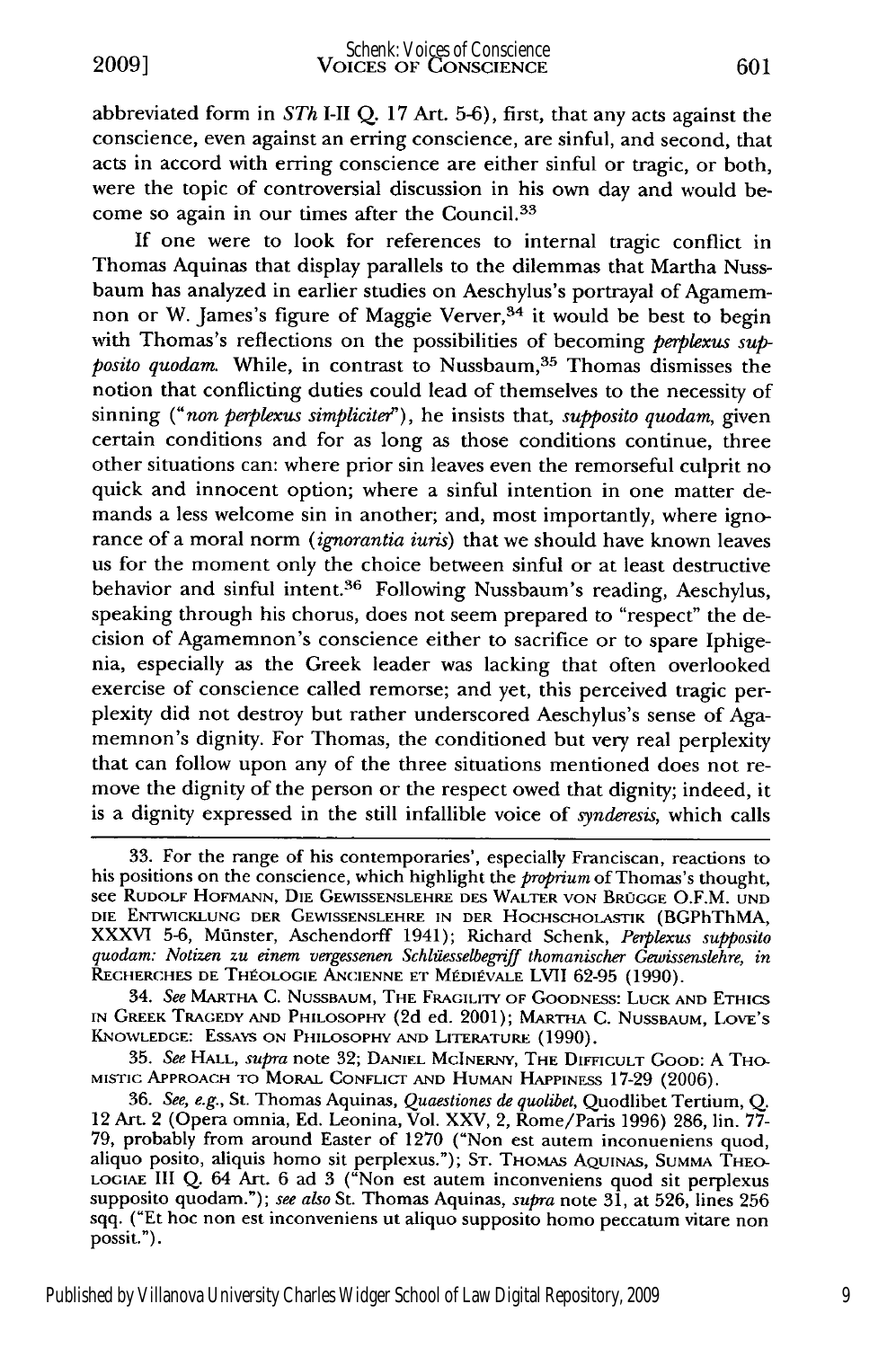from within for the reform of erroneous conviction. What it does qualify is the respect owed the erroneous conviction itself about a concrete course of action. What is of itself, not without its tragic dimensions, is here the basis of a dignity that would be less, not more, were the convictions of conscience self-justifying. The dignity of conscience demands for Thomas its ability to come into conflict with itself. $37$  That is what makes the conscience's ability to err the condition of its possibility to lead progressively to greater truth and justice. The internal conflict that by this account follows from ignorance of what can be expected of us also allows development to come from within, as our own conscience prods us forwards. Moral learning stems only secondarily from outside the conscience. The acknowledgment of the dignity of the other person and her conscience does not demand here an equal respect, even on the symbolic level, for all her convictions or decisions.

The Council obviously did not intend to enshrine in its documents a theory of conscience proper to Thomas Aquinas, despite the widely acknowledged influence of his insistence that all acts against conscience are sinful.<sup>38</sup> In particular, the Council did not make its own the entirety of Thomas's notion of the *perplexus supposito quodam.* While not forgetting the reminder of recent commentaries that the representatives of majority and minority positions at the Council were not always the same for each text or issue, the fundamental understanding of the conscience expressed in paragraph sixteen of the Pastoral Constitution *Gaudium et Spes* "On the Church in the World of our Times" can be assumed to reflect at least the general sense of conscience operative in *Dignitatis Humanae* as well:

In the depths of his conscience, man detects a law which he does not impose upon himself, but which holds him to obedience. Always summoning him to love good and avoid evil, the voice of conscience when necessary speaks to his heart: *do this, shun that.* For man has in his heart a law written by God; to obey it is the very dignity of man; according to it he will be judged. Conscience is the most secret core and sanctuary of a man. There he is alone with God, Whose voice echoes in his depths. In a won-

38. *See* Richard Schenk, *Evangelisierung und Religionstoleranz: Thomas von Aquin und die Gewissenslehre des II. Vatikanums,* 8 FORUM **KATHOLISCHE THEOLOGIE 1** (1992).

602

<sup>37.</sup> There is a parallel here to Paul Ricceur's reference to the conscience as one of three cited, scattered witnesses ("witness" or "attestation" is said on page 289 to be "the password for this entire book") to the possibility of genuine selfhood, which depends upon the flourishing relation of initial subjectivity to the other of itself. *See* PAUL RICCEUR, ONESELF AS ANOTHER 289, 341-56 (Kathleen Blamey trans., Univ. of Chicago Press 1992) (1990). The question arises whether Nussbaum's demands in the present book for a state-sanctioned, equal symbolic respect of religious and nonreligious convictions doesn't threaten what Ricceur described as the genius of her early work, "the tragic wisdom capable of directing a practical wisdom," one grafted onto conflicts internal to opposing protagonists. *See id.* at 243-44.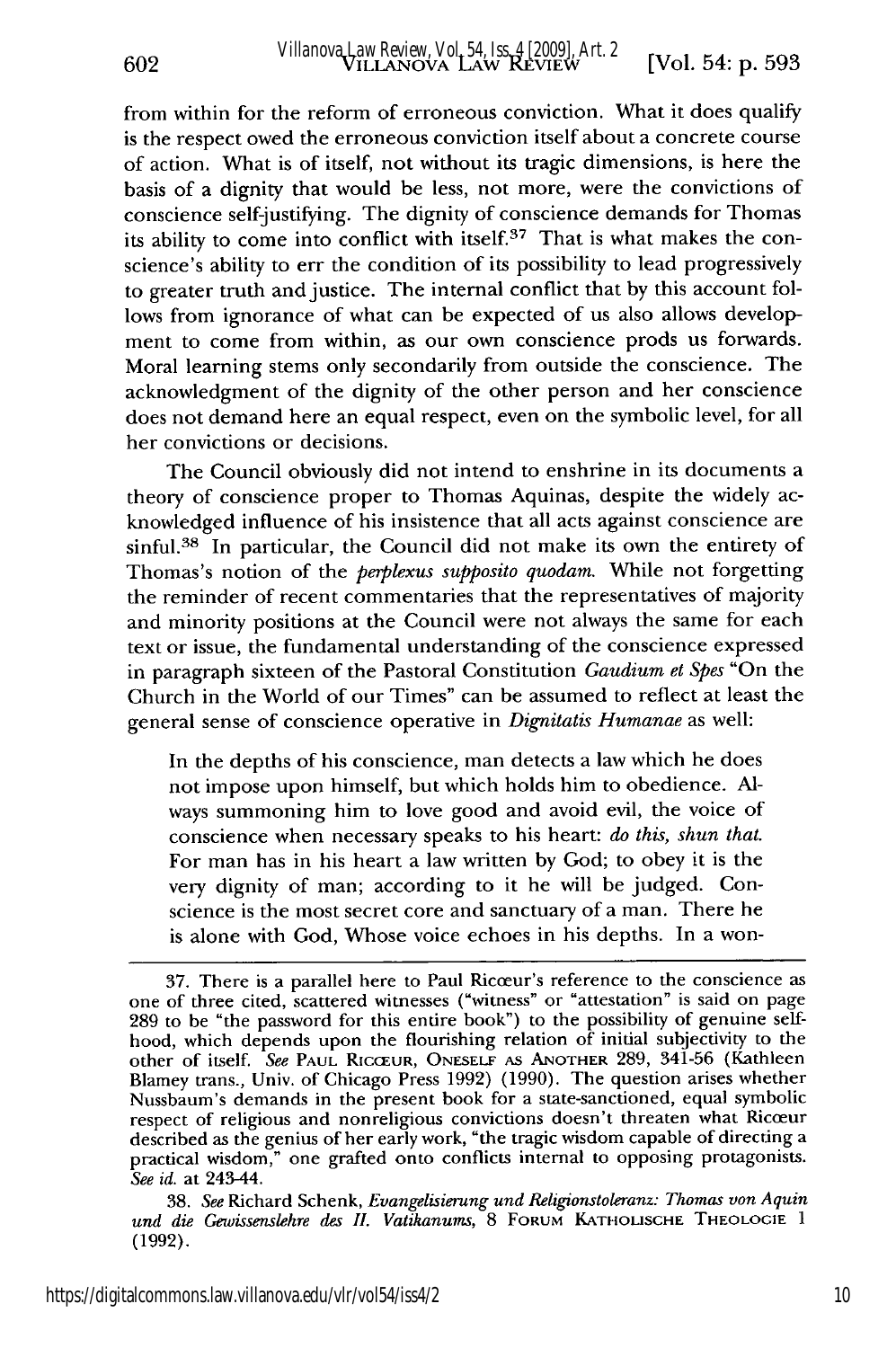derful manner conscience reveals that law which is fulfilled by love of God and neighbor. In fidelity to conscience, Christians are joined with the rest of men in the search for truth, and for the genuine solution to the numerous problems which arise in the life of individuals from social relationships. Hence the more right conscience holds sway, the more persons and groups turn aside from blind choice and strive to be guided by the objective norms of morality. Conscience frequently errs from invincible ignorance without losing its dignity. The same cannot be said for a man who cares but little for truth and goodness, or for a conscience which by degrees grows practically sightless as a result of habitual sin. <sup>39</sup>

Here, "invincible ignorance" seems to extend to *ignorantia iuris* as well as to *ignorantia facti;* with that, the weight is shifted away from Thomas's reflections on the *perplexus supposito quodam.* And, yet, on one crucial point the notion of the conscience in *Dignitatis Humanae* seems closer than this passage of *Gaudium et Spes* both to Thomas Aquinas and to Martha Nussbaum: that even when the error of conscience happens to be culpable and not from invincible ignorance, the conscience taken as the faculty anchored in the infallible habit of *synderesis* and reflecting the dignity of the human person still retains its own dignity as well. In *Dignitatis Humanae,* the focus is upon the perceptive powers and the obligations of conscience with the corresponding need for freedom from coercion. Because the conscience is the locus of divining God's intentions and because to act against it could only deepen our entanglements, coercive measures for or against religion are detrimental to religious faith and to "the dignity of the human person," the title ultimately chosen for the declaration, even when those who are rejecting religion are not entirely *"sine culpa."40*

In its opening words, the Declaration alludes to a development that began outside the Church, carried initially by forces critical of established religion, but leading to a greater appreciation of the "dignity of the human person," one that can be (and at the Council was in the process of being) assimilated by reasons proper to faith:

A sense of the dignity of the human person has been impressing itself more and more deeply on the consciousness of our contemporaries and the demand is increasingly made that human beings should act on their own proper judgment, enjoying and making

<sup>39.</sup> SECOND VATICAN COUNCIL, GADIUM ET SPES: PASTORAL CONSTITUTION ON THE CHURCH IN THE MODERN WORLD 16 (1965) (emphasis added).

<sup>40.</sup> *See* SECOND VATICAN COUNCIL, LUMEN GENTIUM: DOGMATIC CONSTITUTION ON THE CHURCH  $\P$  16 (1964). As the mature work of Thomas came to recognize, the aids of Providence needed for salvation do not merely follow good deeds, nor is the movement of God's grace limited to those who follow their consciences "sine culpa." SeeJOSEPH P. WAwRYKOW, GOD'S **GRACE AND** HUMAN ACTION: 'MERIT' IN THE THEOLOGY **OF** THOMAS AQUINAS (1995).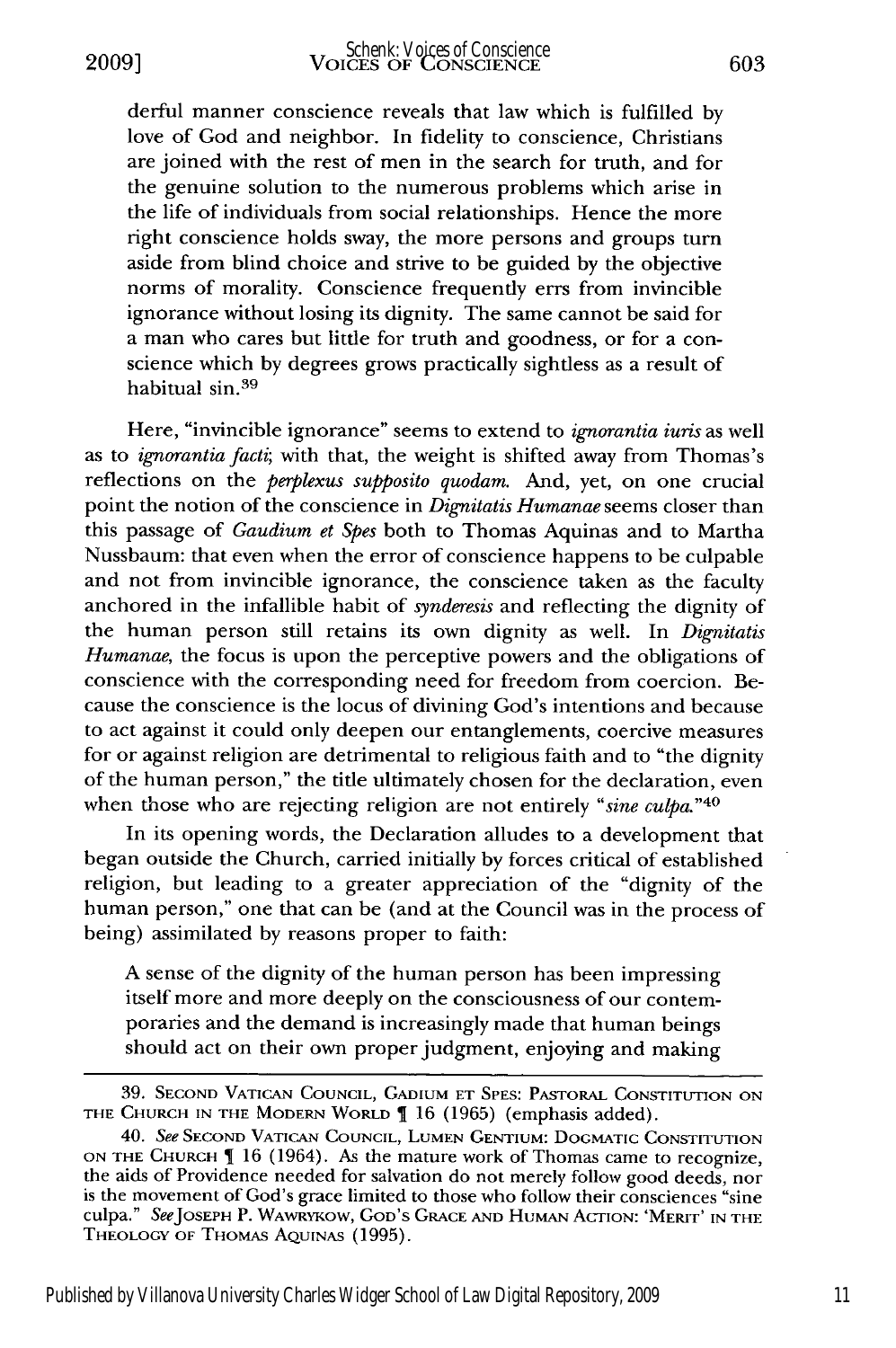use of a responsible freedom, not driven by coercion but motivated by a sense of duty. The demand is likewise made that constitutional limits should be set to the powers of government, in order that there may be no encroachment on the rightful freedom of the person and of associations.<sup>41</sup>

The line of argument proceeds from the dignity of the human person and her capacity for truth to the obligations of conscience as an argument against coercion either for or against religion:

This Vatican Council . . . professes its belief that it is upon the human conscience that these obligations fall and exert their binding force. The truth cannot impose itself except by virtue of its own truth, as it makes its entrance into the mind at once quietly and with power . **. .** . In all his activity a man is bound to follow his conscience in order that he may come to God, the end and purpose of life. It follows that he is not to be forced to act in manner contrary to his conscience. Nor, on the other hand, is he to be restrained from acting in accordance with his conscience, especially in matters religious .... The freedom or immunity from coercion in matters religious which is the endowment of persons as individuals is also to be recognized as their right when they act in community. Religious communities are a requirement of the social nature both of man and of religion itself.42

It is this notion of conscience that the Declaration uses to make understandable why neither God, nor Christ, nor the apostles used force or coercion in drawing the human race toward the divine:

9. The declaration of this Vatican Council on the right of man to religious freedom has its foundation in the dignity of the person, whose exigencies have come to be are fully known to human reason through centuries of experience. What is more, this doctrine of freedom has roots in divine revelation, and for this reason Christians are bound to respect it all the more conscientiously. Revelation does not indeed affirm in so many words the right of man to immunity from external coercion in matters religious. It does, however, disclose the dignity of the human person in its full dimensions **....**

10. It is one of the major tenets of Catholic doctrine that man's response to God in faith must be free: no one therefore is to be forced to embrace the Christian faith against his or her own will **....** The act of faith is of its very nature a free act .... It is therefore completely in accord with the nature of faith that in

<sup>41.</sup> DIGNITATiS HumANAE, *supra* note 26, **1.** 42. *Id.* 1, 3, 4.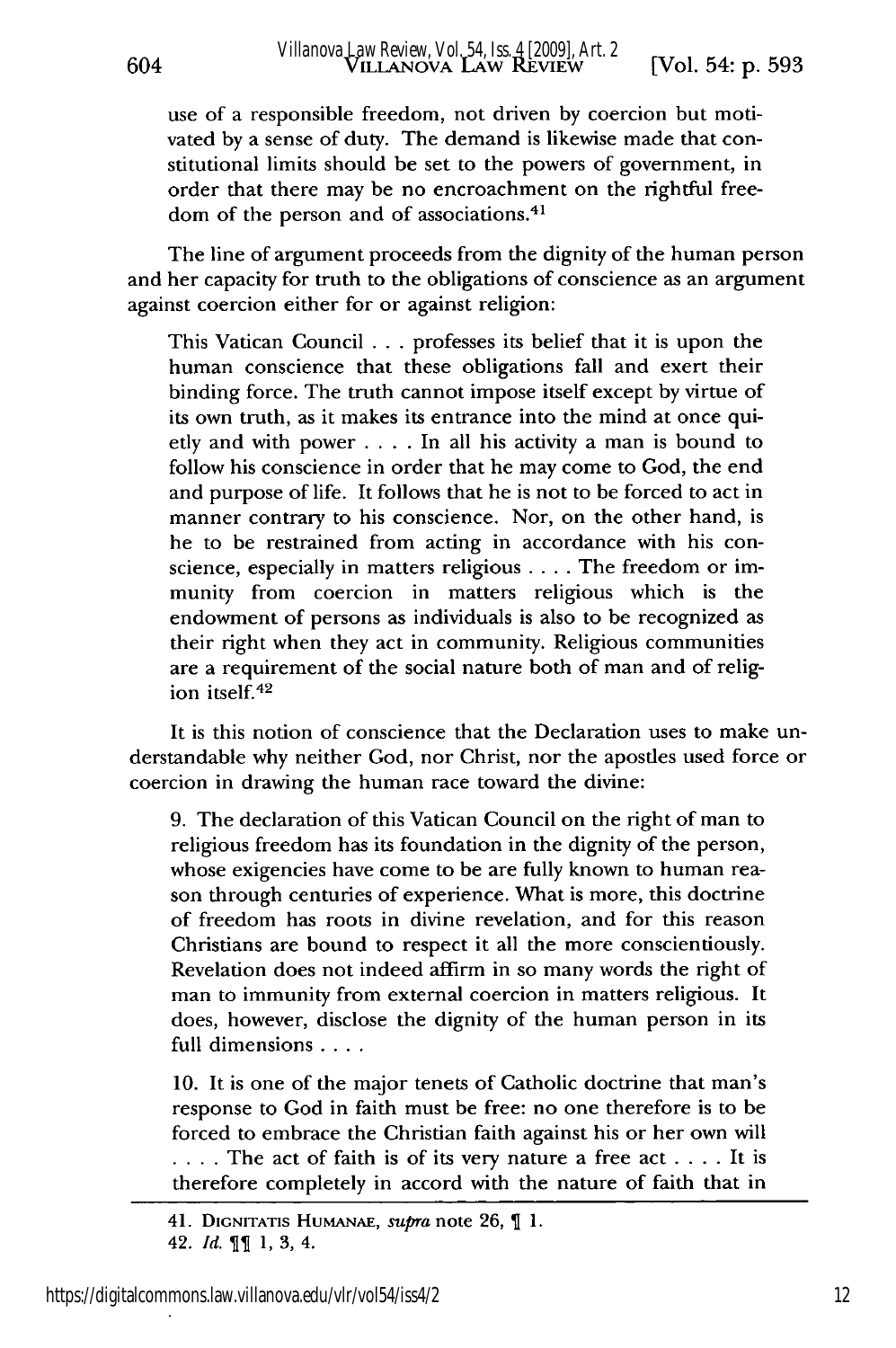matters religious every manner of coercion on the part of men should be excluded **....**

12. Thus the leaven of the Gospel has long been about its quiet work in the minds of men, and to it is due in great measure the fact that in the course of time men have come more widely to recognize their dignity as persons, and the conviction has grown stronger that the person in society is to be kept free from all manner of coercion in matters religious. <sup>43</sup>

For the present context, it is important to note that the Declaration could introduce this paradigm-shift into Catholic thought, based on the respect for the dignity of the person and conscience, while still assuming that at least much of the resistance to religion in general or to Roman Catholicism in particular is culpably misled. The argumentative goal of the majority was to show that the respect for the conscience of the other is more a matter of principle than the respect for any of its concrete conclusions or convictions. The majority interested in convincing the Council of the need for this paradigm shift in Catholic thinking was keen to answer the charges by the minority that they were proposing a merely subjective sense of the conscience and a relativistic notion of religion:

3. Wherefore every man has the duty, and therefore the right, to seek the truth in matters religious in order that he may with prudence form for himself right and true judgments of conscience, under use of all suitable mean .... On his part, man perceives and acknowledges the imperatives of the divine law through the mediation of conscience **....**

11. God calls men to serve Him in spirit and in truth, hence they are bound in conscience but they stand under no compulsion. God has regard for the dignity of the human person whom He Himself created and each man is to be guided by his own judgment and he is to enjoy freedom.<sup>44</sup>

Yet the argumentative goal of the Declaration comes into view where this premise leaves off: Without trying to identify the sources, options, or chances of success for the obligation to seek the *unica vera religio,* without ascribing the rejection of the Christian faith either to some *ignorantia iuris* or to something more akin to an innocent *ignorantiafacti,* it was affirmed that the failure to seek the *unica vera religio,* even when and where sinful, still did not justify the application of coercion in an attempt to redress this deficiency.

<sup>43.</sup> *Id.* **1** 9, 10, 12. 44. *Id.* 3, **11.**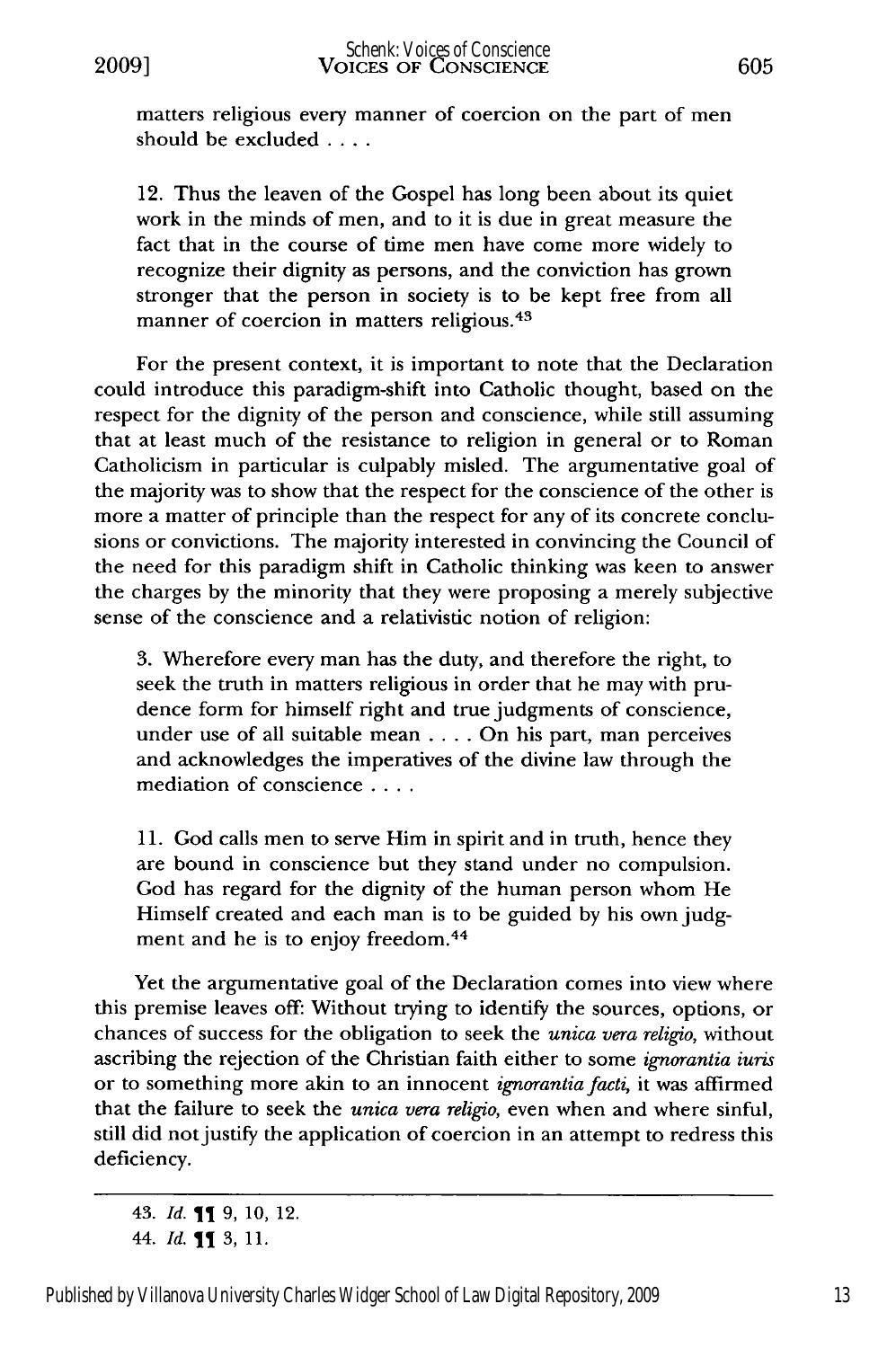## IV. THE TOLERATION OF RELIGIOUS ALTERITY

Admittedly, the declaration *Dignitatis Humanae* has a more restricted message than the declaration *Nostra Aetate* "On the Relation of the Church to Non-Christian Religions. '45 Where *Nostra Aetate* sought to state recognition and appreciation for non-Christian religious, albeit based in large part on the "inclusivist" logic of identifying their participation in the same truth proclaimed by the Catholic faith, *Dignitatis Humanae* is arguing the case for not coercing or restricting the exercise of religion even where such commonality between contending parties is most obviously missing. It calls more for tolerance of disagreement than for the celebration of agreement.

In the years immediately following the Council, the discussion of the conscience in Catholic theological circles shifted for some years prior to the widespread ascendancy of political theology from the social and political realm prominent in the declaration to an emphasis on private moral behavior. As the sense of possible perplexity was lost, the impression became widespread in academic and especially popular Catholic circles that the Council had suggested the notion that, because actions against the conscience are always reprehensible, actions in accord with conscience were *ipsofacto* laudable. With that shift, much of the sense of the dramatic character of the Declaration on Religious Freedom was blunted. The sense of the dignity of the conscience and the human person found both in the declaration and in Thomas's broader reflections on conscience that provided one of the resources for the argument of the declaration suggests the need to distinguish between respect of conscience itself and the respect of any given conviction to which it might come. This more restricted, more "grudging" sense of tolerance vis-A-vis the appreciative recognition of what **I** already agree with has the advantage of freeing the respect of the person from its perceived need to "always be right" or even to share a common viewpoint. **If** the respect for others can coexist with the assumption of their failings, as was true both in the Thomas's reflections on moral perplexity and in the Council's strictures against coercion for or against religion, then the toleration of thoughts or practices, the justice or prudence of which **I** seriously question, need not be bought at the price of a challenge to personal dignity, my own or that of the other. This holds true as well for the perception of religious activity by those skeptical of its validity. The accommodation of religious exercise by governmental agencies need not be seen as the kind of establishment that is understood as an attack on the dignity of those not sharing the same kinds of faith-commitments. Were this otherwise, it would seem impossible to imagine any long-term compatibility between the two religious clauses of the First Amendment. The tolerance of subsidiary forms of religion, not shared by the entire populace, need not contradict solidarity with those

<sup>45.</sup> **SECOND VATICAN COUNCIL,** NOSTRA **AETATE: DECLARATION ON** THE RELA-**TION** OF THE **CHURCH** TO **NON-CHRISTIAN RELIGIONS** (1965).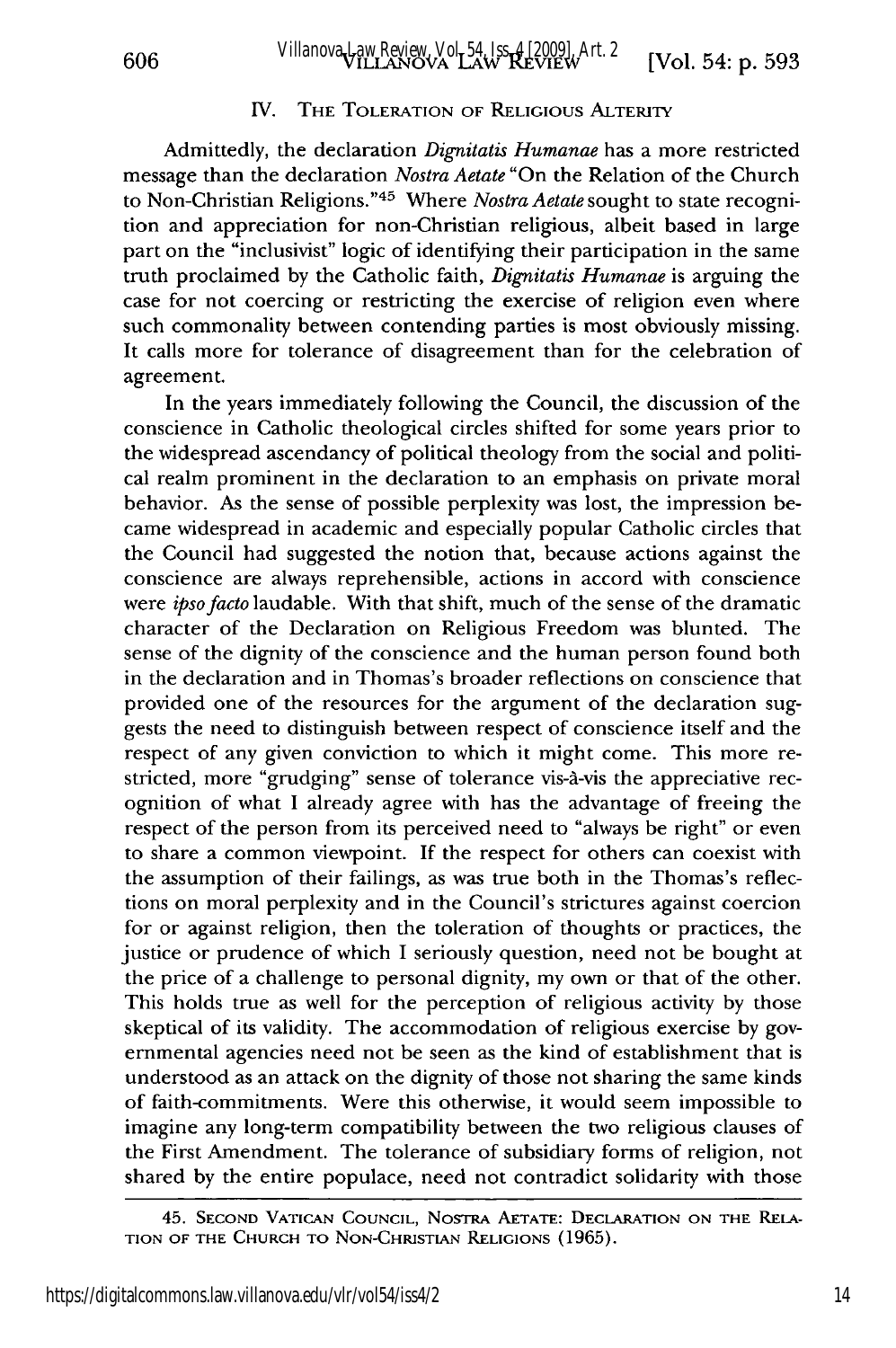whose searches are leading in other directions. Rather, it underlines the need to continue the often difficult negotiation of the coexistence of free exercise and nonestablishment.